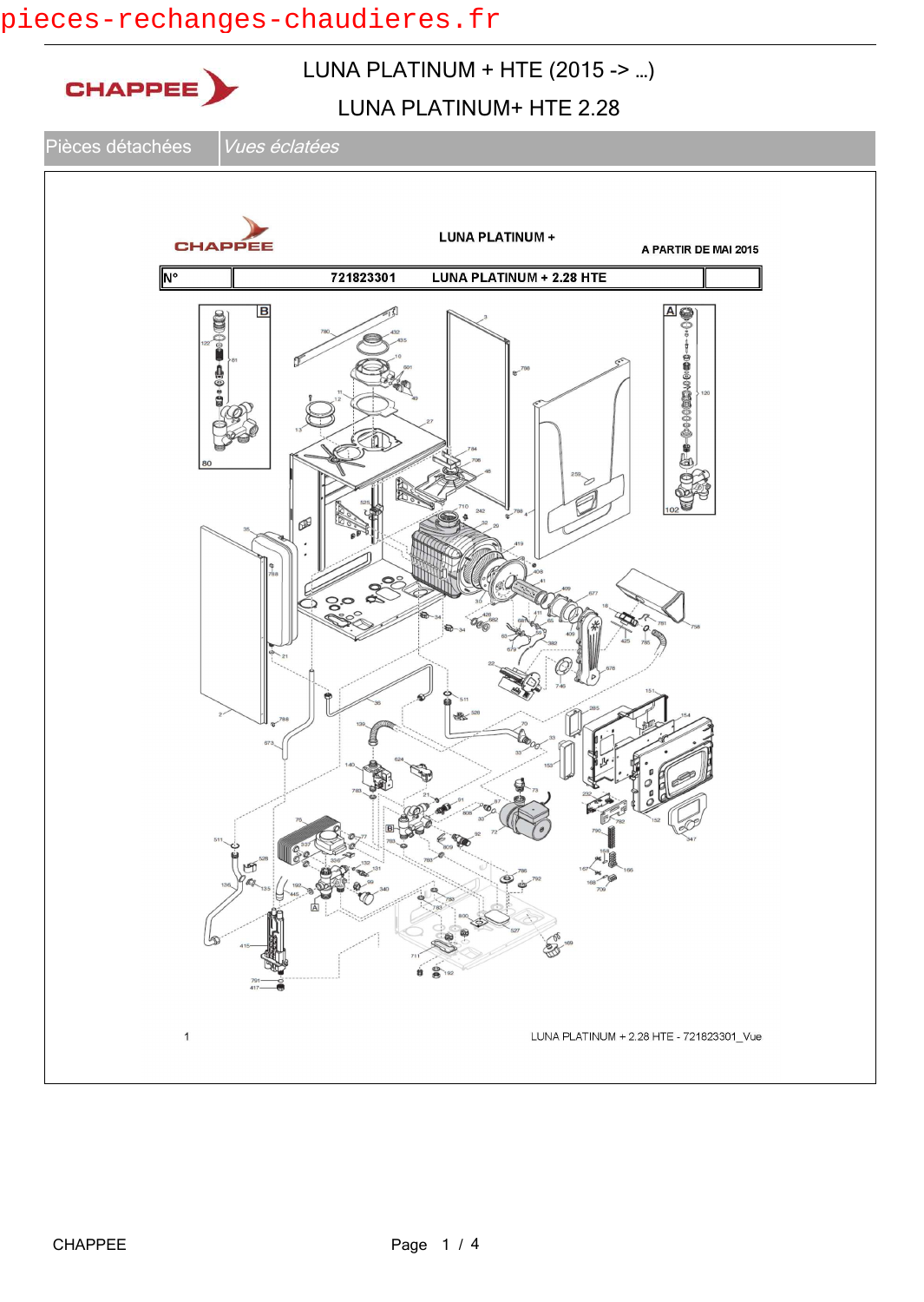# pieces-rechanges-chaudieres.fr



## LUNA PLATINUM + HTE (2015 -> …)

#### LUNA PLATINUM+ HTE 2.28

| Réf.           | Référence   | <b>Description</b>                          | Qté          | Remarques |
|----------------|-------------|---------------------------------------------|--------------|-----------|
| $\overline{2}$ | SX710066300 | PANNEAU GAUCHE INITIA PLUS                  | 1            |           |
| 3              | SX710066200 | PANNEAU DROIT INITIA PLUS                   | $\mathbf{1}$ |           |
| 4              | SX710918700 | PANNEAU AV.PLATINUM CH                      | 1            |           |
| 10             | SX5409020   | RACCORDEMENT VENTOUSE<br>(5409020)          | $\mathbf{1}$ |           |
| 11             | SX5409010   | JOINT VENTOUSE CAOUTCHOUC (5409010)         | 1            |           |
| 12             | SX5108690   | <b>OBTURATEUR</b><br>(5108690)              | $\mathbf{1}$ |           |
| 13             | SX5407400   | JOINT OBTURATEUR DECOUPE (x3)               | 1            |           |
| 18             | SX710078400 | <b>VENTURI AGU3721</b>                      | $\mathbf{1}$ |           |
| 21             | SX5402050   | JOINT 6,1x11,5x1,5 (X3)                     | 1            |           |
| 21             | SX5402050   | JOINT 6,1x11,5x1,5 (X3)                     | $\mathbf{1}$ |           |
| 22             | SX710692300 | <b>VENTILATEUR NRG118</b>                   | 1            |           |
| 27             | 7216211     | <b>CHAMBRE ETANCHE</b>                      | $\mathbf{1}$ |           |
| 29             | SX710283700 | PANNEAU ISOLANT ARRIERE                     | 1            |           |
| 30             | SX5411020   | PANNEAU ISOLANT<br>(5411020)                | $\mathbf{1}$ |           |
| 32             | SX5671940   | ECHANGEUR PRINCIPAL 4E<br>(5671940)         | 1            |           |
| 33             | SX710963000 | O-RING 22X3 EPDM (x3)                       | $\mathbf{1}$ |           |
| 33             | SX710963000 | O-RING 22X3 EPDM (x3)                       | 1            |           |
| 33             | SX710963000 | O-RING 22X3 EPDM (x3)                       | $\mathbf{1}$ |           |
| 34             | SX8380860   | <b>CLIPS ECHANGEUR PRINCIPAL</b>            | 1            |           |
| 34             | SX8380860   | <b>CLIPS ECHANGEUR PRINCIPAL</b>            | $\mathbf{1}$ |           |
| 35             | SX710022500 | VASE D'EXPANSION 8L                         | 1            |           |
| 36             | SX710157400 | <b>TUBE LIAISON VASE</b>                    | $\mathbf{1}$ |           |
| 41             | 7115657     | <b>BRULEUR 5E</b>                           | 1            |           |
| 48             | SX710282300 | <b>GOUTIERE AIR NEUF</b>                    | $\mathbf{1}$ |           |
| 49             | SX5409280   | BOUCHON RACCORD.VENTOUSE (5409280)          | 1            |           |
| 59             | SX8513520   | CABLE ELECT.D'ALLUMAGE L=250                | $\mathbf{1}$ |           |
| 63             | SX710220000 | ELECTRODE ALLUMAGE HTE                      | 1            |           |
| 65             | SX710424200 | ELECTRODE IONISATION B&P                    | $\mathbf{1}$ |           |
| 70             | SX710156800 | <b>TUBE POMPE/ECHANGEUR</b>                 | 1            |           |
| 72             | 7221855     | POMPE UMP 15-60 6M AVEC CABL.               | $\mathbf{1}$ |           |
| 73             | 7219215     | <b>DEGAZEUR CALEFFI WI</b>                  | 1            |           |
| 73             | SX710493600 | <b>DEGAZEUR POMPE</b>                       | 1            |           |
| 76             | 711613000   | ECHANGEUR SANIT 14 PLAQUES                  | 1            |           |
| 77             | 711613500   | <b>JOINT ECHANGEUR SANITAIRE</b>            | $\mathbf{1}$ |           |
| 80             | 711608400   | GR.ENT SANIT.8L/RET CHAUF.                  | 1            |           |
| 81             | 711633400   | <b>GROUP FILTRE LIMITEUR 8L</b>             | $\mathbf{1}$ |           |
| 87             | 711652200   | ELEMENT DE CONNEX.DE POMPE                  | 1            |           |
| 91             | SX5652030   | <b>ROBINET DE VIDANGE</b><br>(PDM5652030)   | 1            |           |
| 92             | SX710109400 | SOUPAPE SECURITE 3BAR                       | 1            |           |
| 99             | SX8380850   | <b>CLIP TUBE BY-PASS</b>                    | $\mathbf{1}$ |           |
| 102            | 711606100   | <b>ENSEMBLE VANNE 3 VOIES</b>               | 1            |           |
| 120            | 711356900   | <b>BOUCHON AVANT+PISTON V3V</b>             | $\mathbf{1}$ |           |
| 122            | SX5405370   | O-RING "FILTRE SANITAIRE" (x3) (5405370)    | 1            |           |
| 131            | SX8435400   | (8435400)<br>SONDE CTN                      | $\mathbf{1}$ |           |
| 132            | SX5402830   | JOINT SONDE SANITAIRE (X10)<br>(PDM5402830) | 1            |           |
| 135            | SX9950760   | SECURITE SURCHAUFFE 105° (9950760)          | 1            |           |
| 136            | SX710157700 | TUBE DEPART CHAUFFAGE                       | 1            |           |
| 139            | SX710022000 | <b>FLEXIBLE GAZ</b>                         | $\mathbf{1}$ |           |
| 140            | SX710452600 | VANNE GAZ VGE56S                            | 1            |           |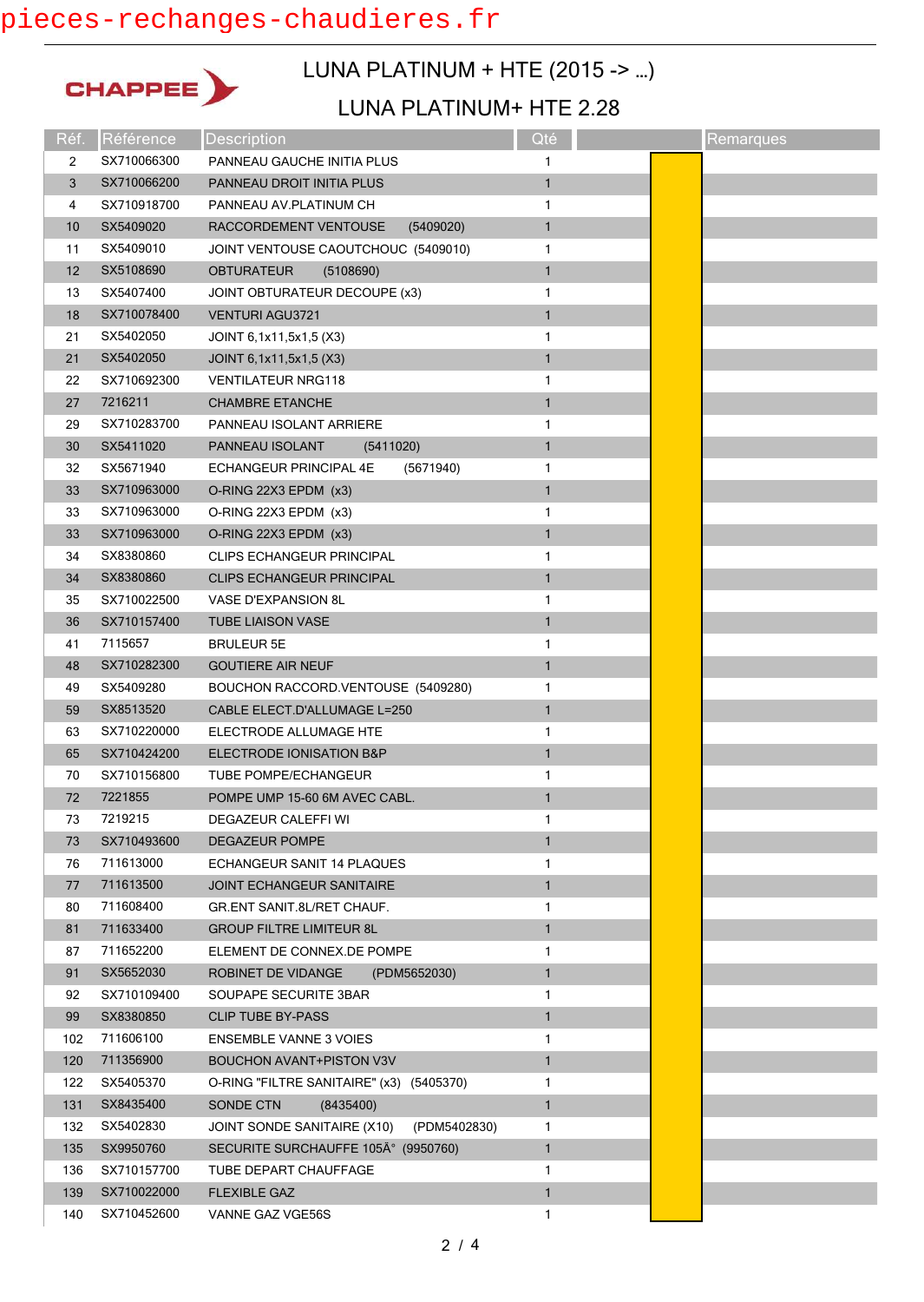

## LUNA PLATINUM + HTE (2015 -> …)

#### LUNA PLATINUM+ HTE 2.28

| 151        | SX710018500            | <b>COUVERCLE BOITIER ELECTRIQUE</b>                       | $\mathbf{1}$                   |                |  |
|------------|------------------------|-----------------------------------------------------------|--------------------------------|----------------|--|
| 152        | SX710019900            | PANNEAU DE COMMANDE                                       | 1                              |                |  |
| 153        | SX710018200            | CAPOT BORNIER DE RACCORDEMENT                             | $\mathbf{1}$                   |                |  |
| 154        | 7221952                | C.I. LMS15 2.28+                                          | 1                              |                |  |
| 166        | SX8421590              | BORNIER DE RACCORDEMENT<br>(PDM8421590)                   | $\mathbf{1}$                   |                |  |
| 167        | SX5405340              | PORTE-FUSIBLES (x3) (PDM5405340)                          | 1                              |                |  |
| 168        | SX9950580              | FUSIBLES 2A 250V (X10) (9950580)                          | $\mathbf{1}$                   |                |  |
| 168        | SX9950580              | FUSIBLES 2A 250V (X10) (9950580)                          | 1                              |                |  |
| 169        | SX710554900            | <b>MANOMETRE</b>                                          | $\mathbf{1}$                   |                |  |
| 192        | SX5404650              | JOINT G3/4" 17x24x2 (X10) #                               | 1                              |                |  |
| 192        | SX5404650              | JOINT G3/4" 17x24x2 (X10) #                               | $\mathbf{1}$                   |                |  |
| 232        | SX710028100            | CARTE ELECTRONIQUE INTERFACE                              | 1                              |                |  |
| 242        | SX8435270              | <b>SONDE CTN FUMEE</b>                                    | $\mathbf{1}$                   |                |  |
| 259        | SX710828100            | LOGO CHAPPEE                                              | 1                              |                |  |
| 285        | SX710083600            | <b>CAPOT CLIP-IN</b>                                      | $\mathbf{1}$                   |                |  |
| 314        | SX710071600            | CABLE RALLONGE IONISATION                                 | 1                              |                |  |
| 336        | SX8380680              | <b>RESSORT FIX MOTEUR V3V</b>                             | $\mathbf{1}$                   |                |  |
| 337        | SX5694580              | <b>MOTEUR V3V ELBI</b>                                    | 1                              |                |  |
| 340        | SX710109100            | <b>CAPTEUR DE PRESSION</b>                                | $\mathbf{1}$                   |                |  |
| 347        | SX710234400            | <b>COMMANDE A DISTANCE</b>                                | 1                              |                |  |
| 382        | SX8511130              | CABLE ELECTRODE IONISATION                                | $\mathbf{1}$                   |                |  |
| 408        | 711571000              | BRIDE CHAMBRE DE COMBUSTION                               | 1                              |                |  |
| 409        | 7215431                | <b>ENS.JOINT BRULEUR</b>                                  | $\mathbf{1}$                   |                |  |
| 409        | 7215431                | <b>ENS.JOINT BRULEUR</b>                                  | 1                              |                |  |
|            |                        |                                                           | $\mathbf{1}$<br>Nous consulter |                |  |
| 411        | SX710185200            | JOINT ELECTRODE IONISATION                                |                                |                |  |
| 415        | 7217442                | SIPHON HYDRAULIQUE H220<br>721744200                      | 1                              |                |  |
| 417        | 7216792                | <b>BOUCHON SIPHON HYDRAULIQUE</b>                         | $\mathbf{1}$                   | Nous consulter |  |
| 419        | SX5411000              | <b>JOINT BRIDE/ECHANGEUR</b>                              | 1                              |                |  |
| 425        | SX710042400            | <b>JOINT DE VENTURI</b>                                   | $\mathbf{1}$                   |                |  |
| 428        | SX5409290              | JOINT HUBLOT (X3) (5409290)                               | 1                              |                |  |
| 432        | SX5410420              | JOINT FUMEES A 60                                         | $\mathbf{1}$                   |                |  |
| 435        | SX5407550              | JOINT FUMEES A 100 (5407550)                              | 1                              |                |  |
| 445        | 7217271                | TUBE ECHANGEUR/SIPHON 721727100                           | $\mathbf{1}$                   |                |  |
| 511        | SX5404600              | O-RING 17,86X2,62 (X3)                                    | 1                              |                |  |
| 511        | SX5404600              | O-RING 17,86X2,62 (X3)                                    | $\mathbf{1}$                   |                |  |
| 525        | SX710027900            | ALLUMEUR ANTOSS 24V                                       | 1                              |                |  |
| 527        | 7215830                | <b>BOUCHON</b>                                            | $\mathbf{1}$                   |                |  |
| 528        | SX710439300            | SONDE CTN TODS                                            | 1                              |                |  |
| 528        | SX710439300            | SONDE CTN TODS                                            | $\mathbf{1}$                   |                |  |
| 601        | SX5408560              | O-RING 8,73X1,78 (x3) (5408560)                           | 1                              |                |  |
| 624        | SX8435380              | <b>CAPTEUR DE DEBIT</b><br>(8435380)                      | $\mathbf{1}$                   |                |  |
| 673        | 7220855                | TUBE RACCORD CONDENSE/SIPHON 722085500                    | 1                              |                |  |
| 677        | SX5212930              | RALLONGE BRULEUR 5E (5212930)                             | $\mathbf{1}$                   |                |  |
| 678        | SX710051400            | AIR-GAS CONVEYOR SS.LUNA4                                 | 1                              |                |  |
| 679        | SX8511150              | CABLE MASSE ELECTR.D'ALL.L=270(8511150)                   | $\mathbf{1}$                   |                |  |
| 681        | SX710185300            | JOINT ELECTRODE D'ALLUMAGE                                | 1                              |                |  |
| 682        | SX5211800              | <b>HUBLOT</b><br>(5211800)                                | $\mathbf{1}$                   |                |  |
| 708        | SX5410970              | JOINT D:60<br>(5410970)                                   | 1                              |                |  |
| 709<br>710 | SX8423160<br>SX5411030 | DOMINOS PORTE FUSIBLE(8423160)<br>JOINT D:80<br>(5411030) | 1<br>1                         |                |  |